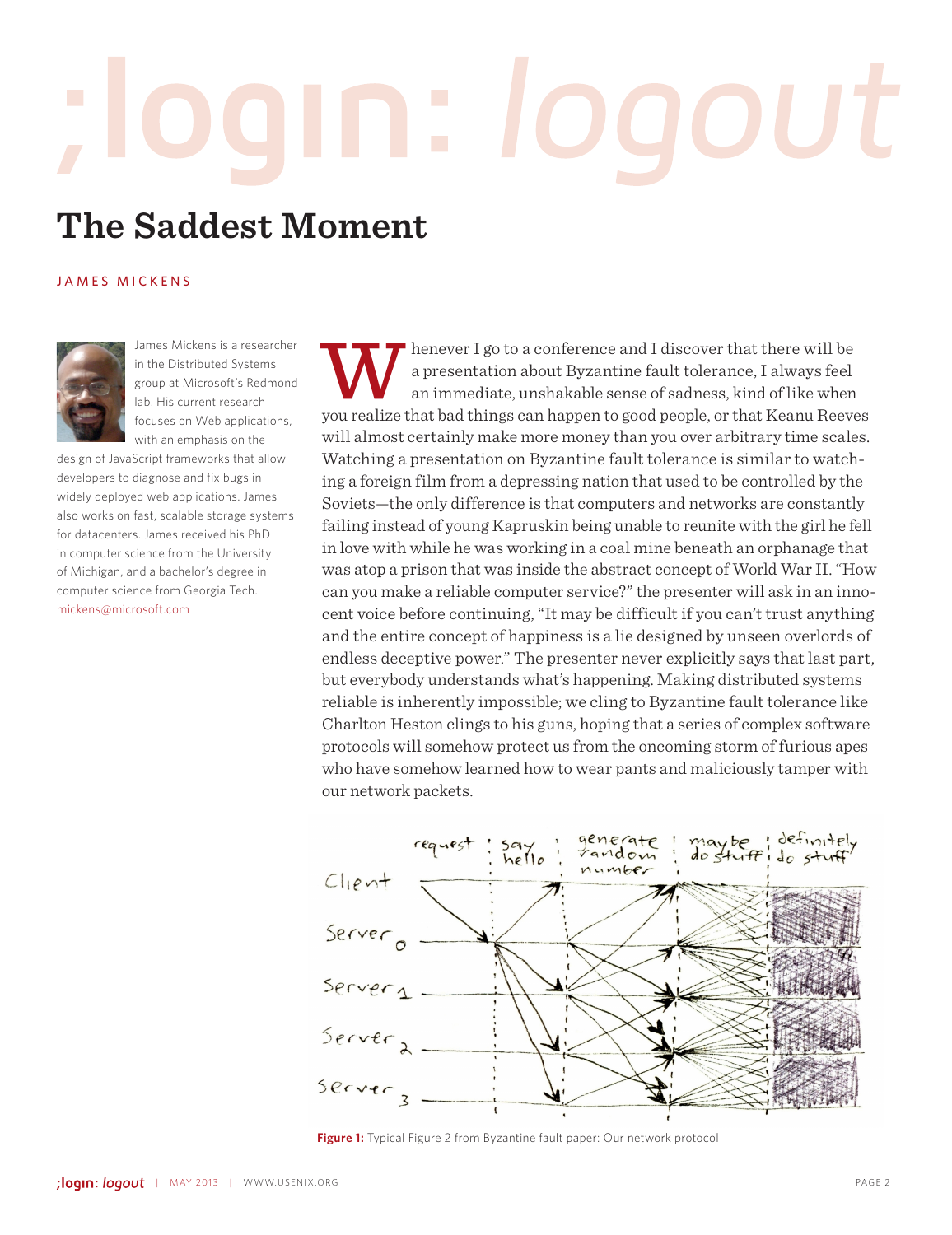## ;login: logout

### The Saddest Moment

Every paper on Byzantine fault tolerance contains a diagram that looks like Figure 1.

The caption will say something like "Figure 2: Our network protocol." The caption should really say, "One day, a computer wanted to issue a command to an online service. This simple dream resulted in the generation of 16 gajillion messages. An attacker may try to interfere with the reception of 1/f of these messages. Luckily, 1/f is much less than a gajillion for any reasonable value of f. Thus, at least 15 gajillion messages will survive the attacker's interference. These messages will do things that only Cthulu understands; we are at peace with his dreadful mysteries, and we hope that you feel the same way. Note that, with careful optimization, only 14 gajillion messages are necessary. This is still too many messages; however, if the system sends fewer than 14 gajillion messages, it will be vulnerable to accusations that it only handles reasonable failure cases, and not the demented ones that previous researchers spitefully introduced in earlier papers in a desperate attempt to distinguish themselves from even more prior (yet similarly demented) work. As always, we are nailed to a cross of our own construction."

In a paper about Byzantine fault tolerance, the related work section will frequently say, "Compare the protocol diagram of our system to that of the best prior work. Our protocol is clearly better." The paper will present two graphs that look like Figure 2.

Trying to determine which one of these hateful diagrams is better is like gazing at two unfathomable seaweed bundles that washed up on the beach and trying to determine which one is marginally less alienating. Listen, regardless of which Byzantine fault tolerance protocol you pick, Twitter will still have fewer than two nines of availability. As it turns out, Ted the Poorly Paid Datacenter Operator will not send 15 cryptographically signed messages before he accidentally spills coffee on the air conditioning unit and then overwrites your tape backups with

bootleg recordings of Nickelback. Ted will just do these things and then go home, because that's what Ted does. His extensive home collection of "Thundercats" cartoons will not watch itself. Ted is needed, and Ted will heed the call of duty.

Every paper on Byzantine fault tolerance introduces a new kind of data consistency. This new type of consistency will have an ostensibly straightforward yet practically inscrutable name like "leap year triple-writer dirty-mirror asynchronous semiconsistency." In Section 3.2 ("An Intuitive Overview"), the authors will provide some plainspoken, spiritually appealing arguments about why their system prevents triple-conflicted write hazards in the presence of malicious servers and unexpected outbreaks of the bubonic plague. "Intuitively, a malicious server cannot lie to a client because each message is an encrypted, nested, signed, mutually-attested log entry with pointers to other encrypted and nested (but not signed) log entries."

Interestingly, these kinds of intuitive arguments are not intuitive. A successful intuitive explanation must invoke experiences that I have in real life. I have never had a real-life experience that resembled a Byzantine fault tolerant protocol. For example, suppose that I am at work, and I want to go to lunch with some of my co-workers. Here is what that experience would look like if it resembled a Byzantine fault tolerant protocol:

JAMES: I announce my desire to go to lunch.

BRYAN: I verify that I heard that you want to go to lunch.

RICH: I also verify that I heard that you want to go to lunch.

CHRIS: YOU DO NOT WANT TO GO TO LUNCH.

### JAMES: OH NO. LET ME TELL YOU AGAIN THAT I WANT TO GO TO LUNCH.

CHRIS: YOU DO NOT WANT TO GO TO LUNCH.



**Figure 2:** Our new protocol is clearly better.